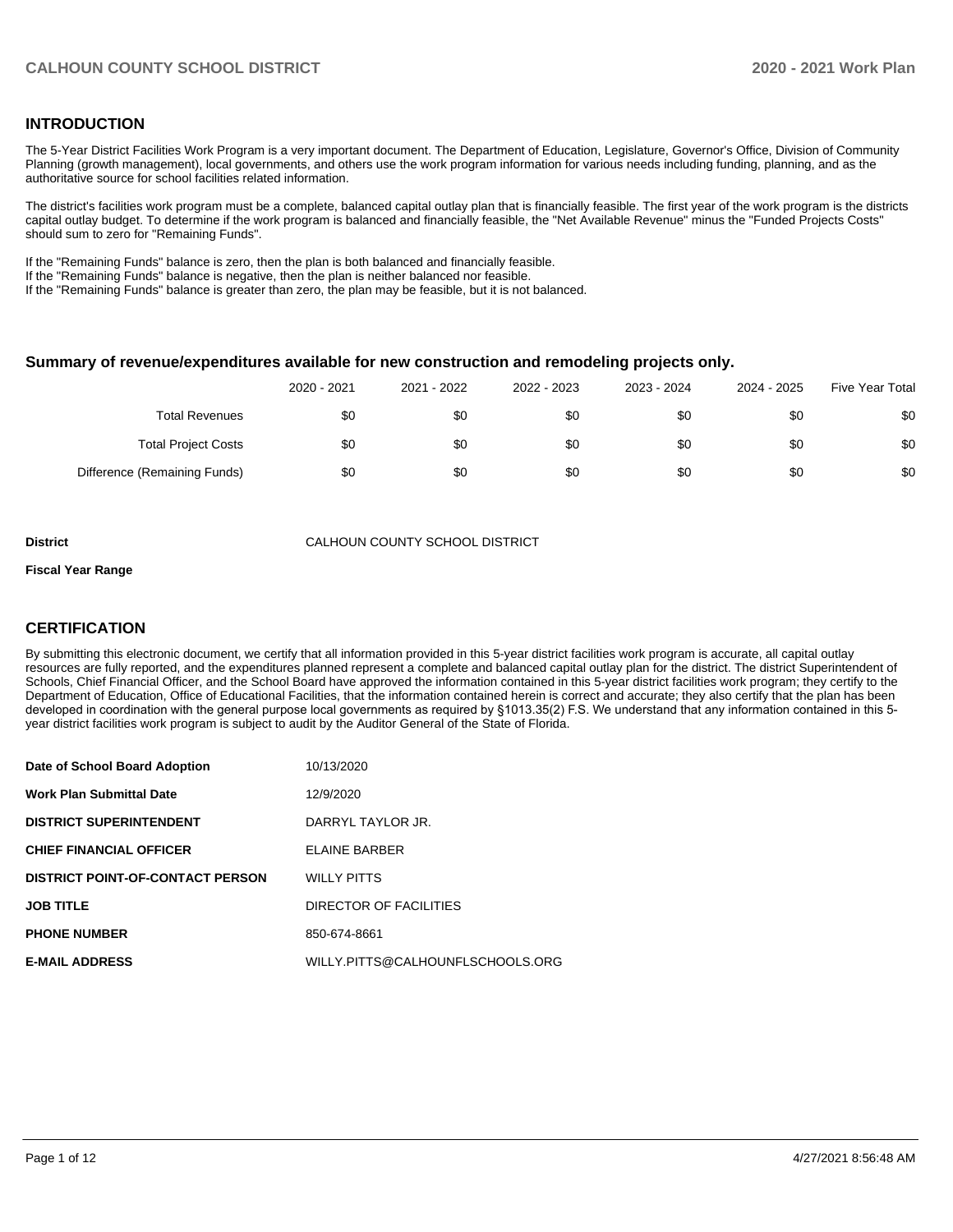# **Expenditures**

# **Expenditure for Maintenance, Repair and Renovation from 1.50-Mills and PECO**

Annually, prior to the adoption of the district school budget, each school board must prepare a tentative district facilities work program that includes a schedule of major repair and renovation projects necessary to maintain the educational and ancillary facilities of the district.

|                                  | Item                                                                                                                                                                                                                                                  | 2020 - 2021<br><b>Actual Budget</b> | 2021 - 2022<br>Projected | 2022 - 2023<br>Projected | 2023 - 2024<br>Projected | 2024 - 2025<br>Projected | <b>Total</b> |  |  |  |
|----------------------------------|-------------------------------------------------------------------------------------------------------------------------------------------------------------------------------------------------------------------------------------------------------|-------------------------------------|--------------------------|--------------------------|--------------------------|--------------------------|--------------|--|--|--|
| <b>HVAC</b>                      |                                                                                                                                                                                                                                                       | \$10,000                            | \$10,000                 | \$10,000                 | \$10,000                 | \$10,000                 | \$50,000     |  |  |  |
| Locations:                       | ALTHA PUBLIC SCHOOL (NEW), BLOUNTSTOWN ELEMENTARY, BLOUNTSTOWN HIGH SCHOOL, CALHOUN ADULT SCHOOL, CARR<br><b>ELEMENTARY &amp; MIDDLE</b>                                                                                                              |                                     |                          |                          |                          |                          |              |  |  |  |
| Flooring                         |                                                                                                                                                                                                                                                       | \$10,000                            | \$10,000                 | \$10,000                 | \$10,000                 | \$10,000                 | \$50,000     |  |  |  |
| Locations:                       | ALTHA ADULT & COMMUNTY EDUCATION, BLOUNTSTOWN ELEMENTARY, CALHOUN ADULT SCHOOL, CARR ELEMENTARY &<br><b>MIDDLE</b>                                                                                                                                    |                                     |                          |                          |                          |                          |              |  |  |  |
| Roofing                          |                                                                                                                                                                                                                                                       | \$0                                 | \$0                      | \$0                      | \$0                      | \$0                      | \$0          |  |  |  |
|                                  | Locations: No Locations for this expenditure.                                                                                                                                                                                                         |                                     |                          |                          |                          |                          |              |  |  |  |
| Safety to Life                   |                                                                                                                                                                                                                                                       | \$10,000                            | \$10,000                 | \$10,000                 | \$10,000                 | \$10,000                 | \$50,000     |  |  |  |
| Locations:                       | ALTHA ADULT & COMMUNTY EDUCATION, ALTHA PUBLIC SCHOOL (NEW), BLOUNTSTOWN ELEMENTARY, BLOUNTSTOWN HIGH<br>SCHOOL, CALHOUN ADULT SCHOOL, CARR ELEMENTARY & MIDDLE, SPECIAL PROGRAMS, TRANSPORTATION AND<br><b>MAINTENANCE</b>                           |                                     |                          |                          |                          |                          |              |  |  |  |
| Fencing                          |                                                                                                                                                                                                                                                       | \$0                                 | \$0                      | \$0                      | \$0                      | \$0                      | \$0          |  |  |  |
| Locations:                       | No Locations for this expenditure.                                                                                                                                                                                                                    |                                     |                          |                          |                          |                          |              |  |  |  |
| Parking                          |                                                                                                                                                                                                                                                       | \$10,000                            | \$10,000                 | \$10,000                 | \$10,000                 | \$10,000                 | \$50,000     |  |  |  |
| Locations:                       | <b>BLOUNTSTOWN ELEMENTARY</b>                                                                                                                                                                                                                         |                                     |                          |                          |                          |                          |              |  |  |  |
| Electrical                       |                                                                                                                                                                                                                                                       | \$10,000                            | \$10,000                 | \$10,000                 | \$10,000                 | \$10,000                 | \$50,000     |  |  |  |
| Locations:                       | ALTHA ADULT & COMMUNTY EDUCATION, BLOUNTSTOWN ELEMENTARY, BLOUNTSTOWN HIGH SCHOOL, BLOUNTSTOWN MIDDLE<br>(NEW), CALHOUN ADULT SCHOOL, CARR ELEMENTARY & MIDDLE, SPECIAL PROGRAMS, TRANSPORTATION AND MAINTENANCE                                      |                                     |                          |                          |                          |                          |              |  |  |  |
| Fire Alarm                       |                                                                                                                                                                                                                                                       | \$15,000                            | \$15,000                 | \$15,000                 | \$15,000                 | \$10,000                 | \$70,000     |  |  |  |
| Locations:                       | ALTHA ADULT & COMMUNTY EDUCATION, BLOUNTSTOWN ELEMENTARY, BLOUNTSTOWN HIGH SCHOOL, BLOUNTSTOWN MIDDLE<br>(NEW), CALHOUN ADULT SCHOOL, CARR ELEMENTARY & MIDDLE                                                                                        |                                     |                          |                          |                          |                          |              |  |  |  |
| Telephone/Intercom System        |                                                                                                                                                                                                                                                       | \$0                                 | \$0                      | \$0                      | \$0                      | \$0                      | \$0          |  |  |  |
|                                  | Locations: No Locations for this expenditure.                                                                                                                                                                                                         |                                     |                          |                          |                          |                          |              |  |  |  |
| <b>Closed Circuit Television</b> |                                                                                                                                                                                                                                                       | \$0                                 | \$0                      | \$0                      | \$0                      | \$0                      | \$0          |  |  |  |
|                                  | Locations: No Locations for this expenditure.                                                                                                                                                                                                         |                                     |                          |                          |                          |                          |              |  |  |  |
| Paint                            |                                                                                                                                                                                                                                                       | \$10,000                            | \$10,000                 | \$10,000                 | \$10,000                 | \$10,000                 | \$50,000     |  |  |  |
| Locations:                       | ALTHA ADULT & COMMUNTY EDUCATION, BLOUNTSTOWN ELEMENTARY, BLOUNTSTOWN HIGH SCHOOL, CALHOUN ADULT<br>SCHOOL, CARR ELEMENTARY & MIDDLE, SPECIAL PROGRAMS, TRANSPORTATION AND MAINTENANCE                                                                |                                     |                          |                          |                          |                          |              |  |  |  |
| Maintenance/Repair               |                                                                                                                                                                                                                                                       | \$480,000                           | \$300,000                | \$300,000                | \$300,000                | \$446,337                | \$1,826,337  |  |  |  |
| Locations:                       | ALTHA ADULT & COMMUNTY EDUCATION, ALTHA PUBLIC SCHOOL (NEW), BLOUNTSTOWN ELEMENTARY, BLOUNTSTOWN HIGH<br>SCHOOL, CALHOUN ADULT SCHOOL, CALHOUN SUPERINTENDENT'S OFFICE, CARR ELEMENTARY & MIDDLE, SPECIAL<br>PROGRAMS, TRANSPORTATION AND MAINTENANCE |                                     |                          |                          |                          |                          |              |  |  |  |
|                                  | <b>Sub Total:</b>                                                                                                                                                                                                                                     | \$555,000                           | \$375,000                | \$375,000                | \$375,000                | \$516,337                | \$2,196,337  |  |  |  |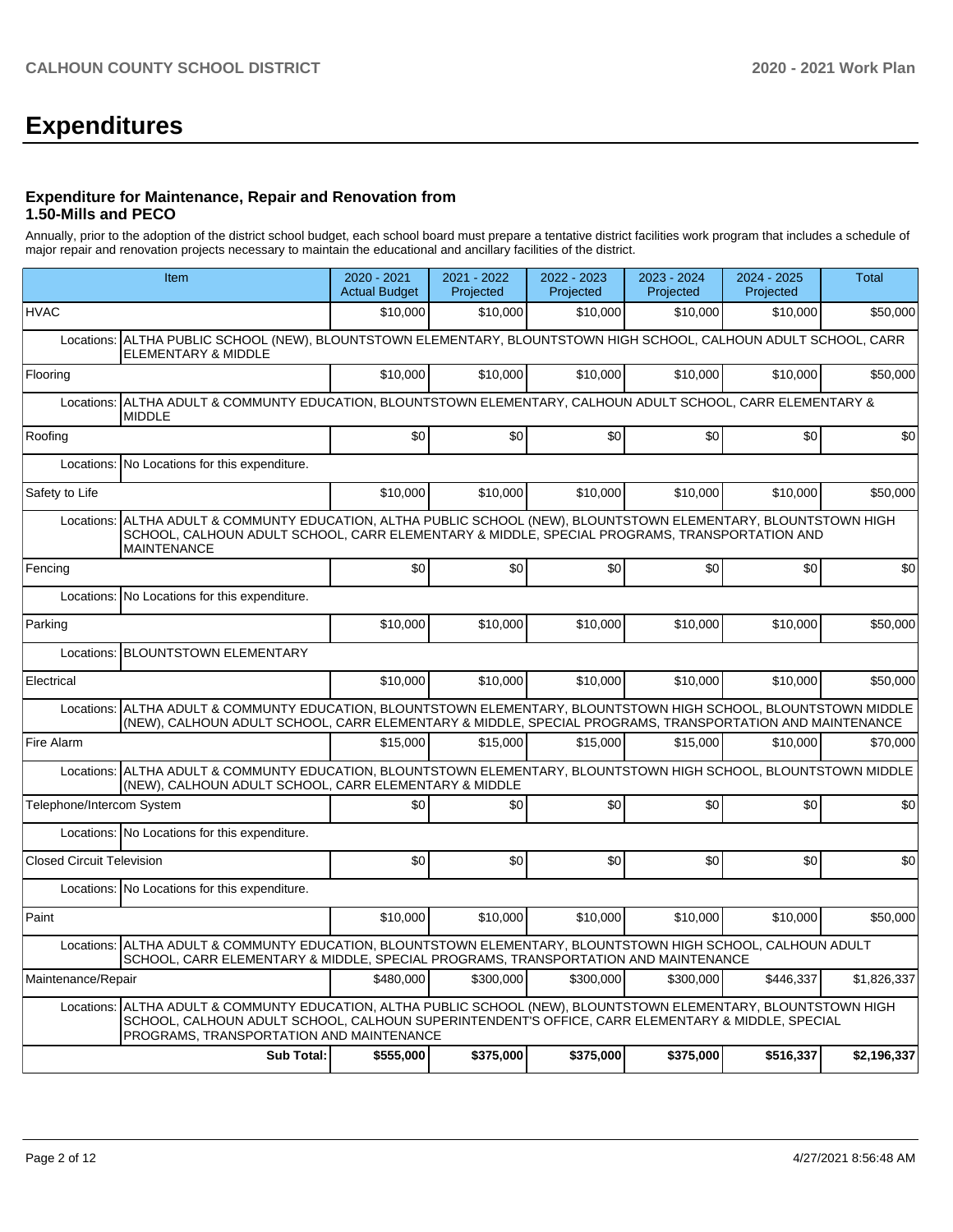| <b>PECO</b><br>0 Maintenance Expenditures | \$0       | $\sim$<br>υU | ሶስ<br>υU  | ሶሳ<br>ູບບ | \$0       | ו שפ                      |
|-------------------------------------------|-----------|--------------|-----------|-----------|-----------|---------------------------|
| 1.50 Mill Sub Total:                      | \$555,000 | \$375,000    | \$375,000 | \$375,000 | \$516.337 | \$2.106.337<br>22,190,331 |

No items have been specified.

| Total:<br>. | \$555,000 | \$375,000 | $/5.000$ <sup>1</sup><br>\$375 | \$375,000 | 0.00000<br>ა၁1ხ.337 | $\sim$<br>196.33.<br>ЭZ |
|-------------|-----------|-----------|--------------------------------|-----------|---------------------|-------------------------|
|             |           |           |                                |           |                     |                         |

#### **Local 1.50 Mill Expenditure For Maintenance, Repair and Renovation**

Anticipated expenditures expected from local funding sources over the years covered by the current work plan.

| Item                                                         | 2020 - 2021<br><b>Actual Budget</b> | 2021 - 2022<br>Projected | 2022 - 2023<br>Projected | 2023 - 2024<br>Projected | 2024 - 2025<br>Projected | <b>Total</b> |
|--------------------------------------------------------------|-------------------------------------|--------------------------|--------------------------|--------------------------|--------------------------|--------------|
| Remaining Maint and Repair from 1.5 Mills                    | \$555,000                           | \$375,000                | \$375,000                | \$375,000                | \$516,337                | \$2,196,337  |
| Maintenance/Repair Salaries                                  | \$50,000                            | \$100,000                | \$100,000                | \$100,000                | \$0                      | \$350,000    |
| <b>School Bus Purchases</b>                                  | \$400,000                           | \$200,000                | \$200,000                | \$200,000                | \$0                      | \$1,000,000  |
| <b>Other Vehicle Purchases</b>                               | \$35,000                            | \$0                      | \$0                      | \$0                      | \$0                      | \$35,000     |
| Capital Outlay Equipment                                     | \$50,000                            | \$50,000                 | \$50,000                 | \$50,000                 | \$0                      | \$200,000    |
| Rent/Lease Payments                                          | \$0                                 | \$0                      | \$0                      | \$0                      | \$0                      | \$0          |
| <b>COP Debt Service</b>                                      | \$0                                 | \$0                      | \$0                      | \$0                      | \$0                      | \$0          |
| Rent/Lease Relocatables                                      | \$81,900                            | \$81,900                 | \$81,900                 | \$81,900                 | \$0                      | \$327,600    |
| <b>Environmental Problems</b>                                | \$0                                 | \$0                      | \$0                      | \$0                      | \$0                      | \$0          |
| ls.1011.14 Debt Service                                      | \$0                                 | \$0                      | \$0                      | \$0                      | \$0                      | \$0          |
| <b>Special Facilities Construction Account</b>               | \$0                                 | \$0                      | \$0                      | \$0                      | \$0                      | \$0          |
| Premiums for Property Casualty Insurance - 1011.71<br>(4a,b) | \$150,000                           | \$150,000                | \$150,000                | \$150,000                | \$0                      | \$600,000    |
| Qualified School Construction Bonds (QSCB)                   | \$0                                 | \$0                      | \$0                      | \$0                      | \$0                      | \$0          |
| Qualified Zone Academy Bonds (QZAB)                          | \$0                                 | \$0                      | \$0                      | \$0                      | \$0                      | \$0          |
| <b>Local Expenditure Totals:</b>                             | \$1,321,900                         | \$956,900                | \$956,900                | \$956,900                | \$516,337                | \$4,708,937  |

# **Revenue**

## **1.50 Mill Revenue Source**

Schedule of Estimated Capital Outlay Revenue from each currently approved source which is estimated to be available for expenditures on the projects included in the tentative district facilities work program. All amounts are NET after considering carryover balances, interest earned, new COP's, 1011.14 and 1011.15 loans, etc. Districts cannot use 1.5-Mill funds for salaries except for those explicitly associated with maintenance/repair projects. (1011.71 (5), F.S.)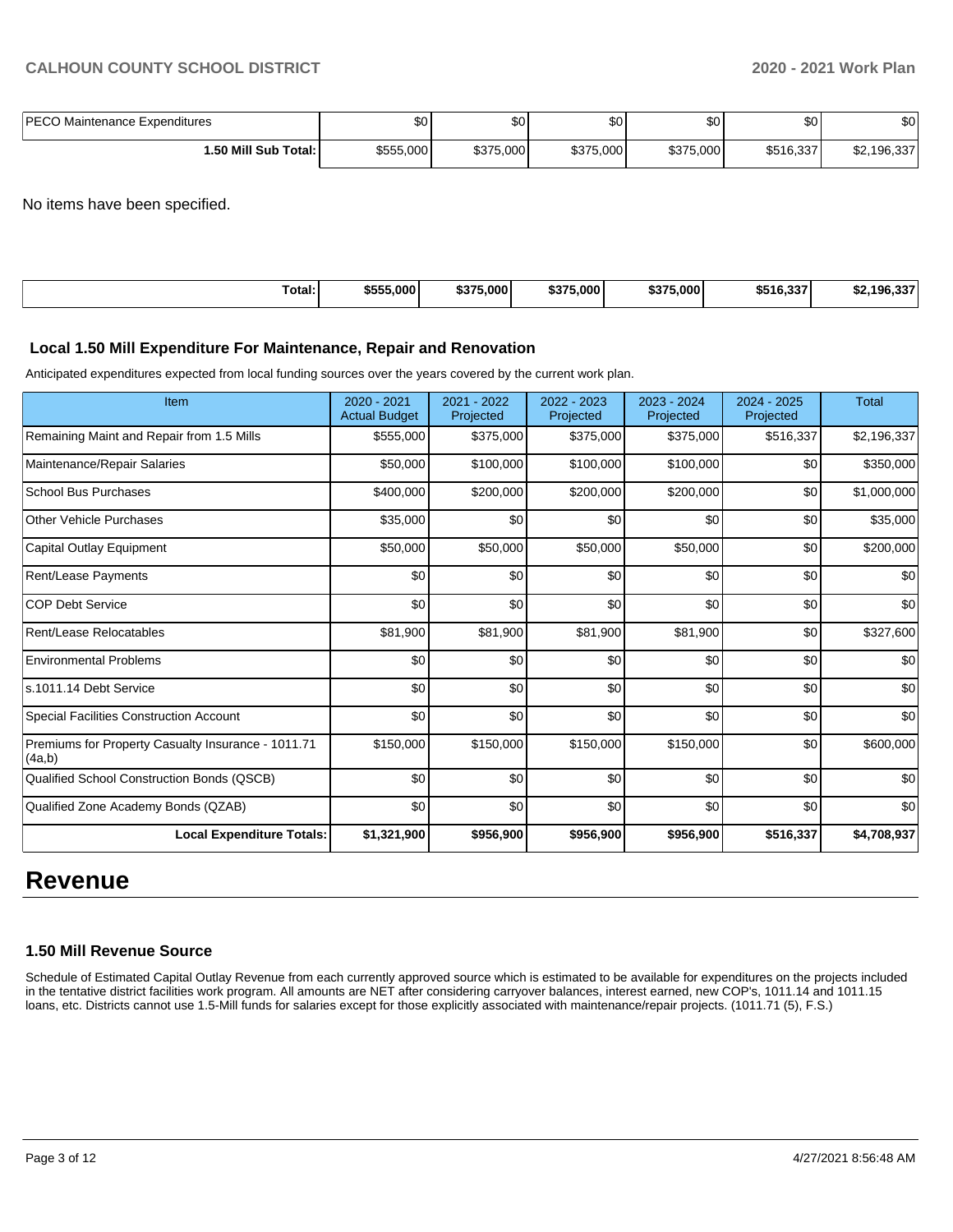| Item                                                                                | Fund | $2020 - 2021$<br><b>Actual Value</b> | $2021 - 2022$<br>Projected | $2022 - 2023$<br>Projected | 2023 - 2024<br>Projected | $2024 - 2025$<br>Projected | Total           |
|-------------------------------------------------------------------------------------|------|--------------------------------------|----------------------------|----------------------------|--------------------------|----------------------------|-----------------|
| (1) Non-exempt property<br>lassessed valuation                                      |      | \$472,299,296                        | \$492,352,089              | \$510,341,351              | \$529,200,331            | \$549,791,688              | \$2,553,984,755 |
| $(2)$ The Millage projected for<br>discretionary capital outlay per<br>ls.1011.71   |      | 0.00                                 | 0.00                       | 0.00                       | 0.00                     | 0.00                       |                 |
| $(3)$ Full value of the 1.50-Mill<br>discretionary capital outlay per<br>ls.1011.71 |      | \$793,463                            | \$827,152                  | \$857,373                  | \$889,057                | \$923,650                  | \$4,290,695     |
| $(4)$ Value of the portion of the 1.50<br>-Mill ACTUALLY levied                     | 370I | \$0 <sub>1</sub>                     | \$0                        | \$0                        | \$0                      | \$0                        | \$0             |
| $(5)$ Difference of lines (3) and (4)                                               |      | \$793,463                            | \$827,152                  | \$857,373                  | \$889,057                | \$923,650                  | \$4,290,695     |

## **PECO Revenue Source**

The figure in the row designated "PECO Maintenance" will be subtracted from funds available for new construction because PECO maintenance dollars cannot be used for new construction.

| Item                                 | Fund | $2020 - 2021$<br><b>Actual Budget</b> | 2021 - 2022<br>Projected | 2022 - 2023<br>Projected | 2023 - 2024<br>Projected | 2024 - 2025<br>Projected | Total            |
|--------------------------------------|------|---------------------------------------|--------------------------|--------------------------|--------------------------|--------------------------|------------------|
| <b>PECO New Construction</b>         | 340  | \$0                                   | \$0 <sub>1</sub>         | \$0                      | \$0 <sub>1</sub>         | \$0 <sub>1</sub>         | \$0 <sub>1</sub> |
| <b>PECO Maintenance Expenditures</b> |      | ا 30                                  | \$٥Ι                     | \$0                      | \$0 <sub>1</sub>         | \$0                      | \$0              |
|                                      |      | \$0                                   | \$0                      | \$0                      | \$0                      | \$0                      | \$0              |

# **CO & DS Revenue Source**

Revenue from Capital Outlay and Debt Service funds.

| Item                                      | Fund | $2020 - 2021$<br><b>Actual Budget</b> | 2021 - 2022<br>Projected | 2022 - 2023<br>Projected | $2023 - 2024$<br>Projected | $2024 - 2025$<br>Projected | Total     |
|-------------------------------------------|------|---------------------------------------|--------------------------|--------------------------|----------------------------|----------------------------|-----------|
| ICO & DS Cash Flow-through<br>Distributed | 360  | \$64.484                              | \$64.484                 | \$64.484                 | \$64.484                   | \$64.484                   | \$322,420 |
| ICO & DS Interest on<br>Undistributed CO  | 360  | \$1.853                               | \$1,853                  | \$1.853                  | \$1.853                    | \$1,853                    | \$9,265   |
|                                           |      | \$66,337                              | \$66,337                 | \$66,337                 | \$66,337                   | \$66,337                   | \$331,685 |

## **Fair Share Revenue Source**

Nothing reported for this section. All legally binding commitments for proportionate fair-share mitigation for impacts on public school facilities must be included in the 5-year district work program.

#### **Sales Surtax Referendum**

Specific information about any referendum for a 1-cent or ½-cent surtax referendum during the previous year.

**Did the school district hold a surtax referendum during the past fiscal year 2019 - 2020?**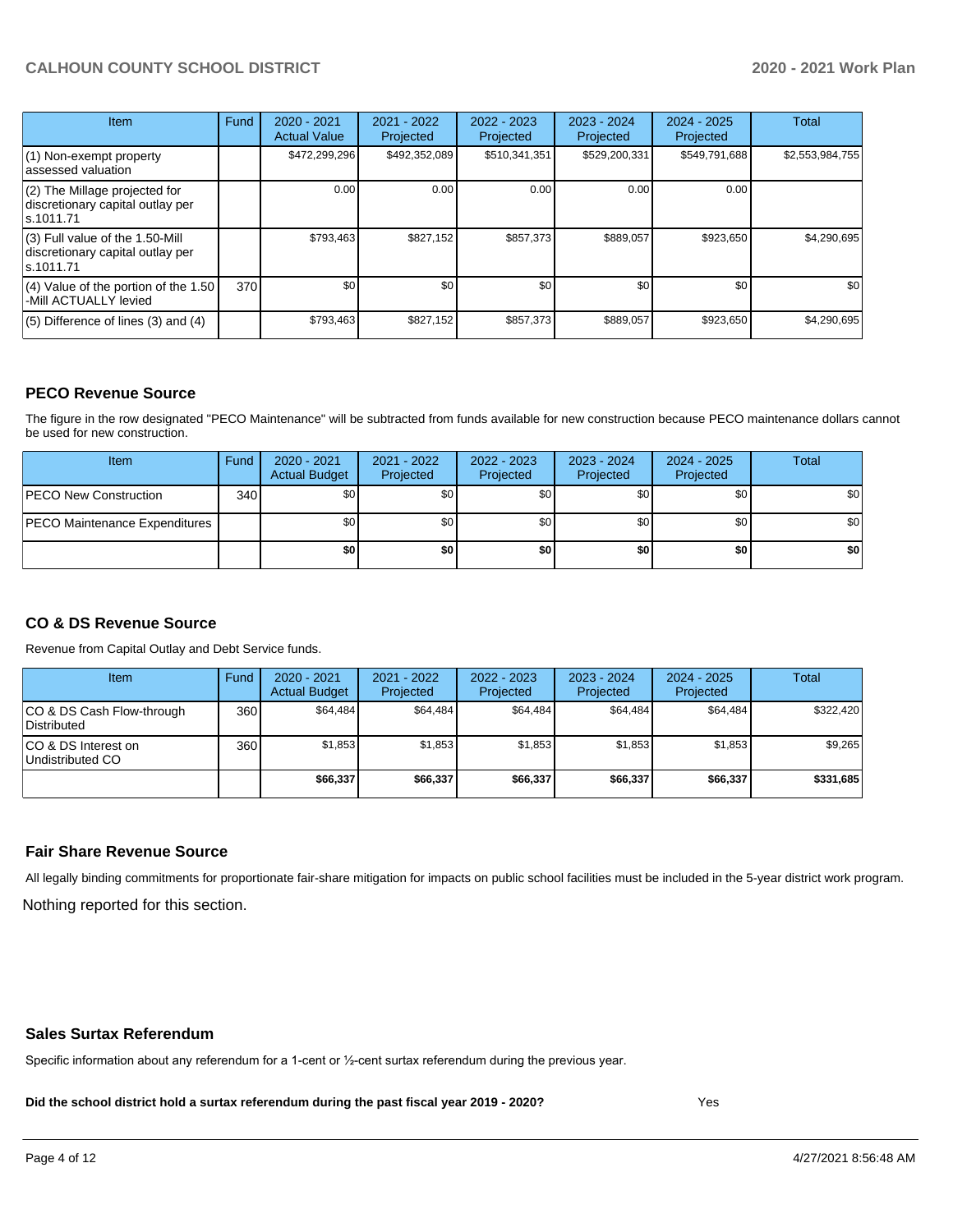| <b>Sales Surtax Type:</b>                                                   | <b>Half Cent Sales Surtax</b> |
|-----------------------------------------------------------------------------|-------------------------------|
| Date of Election:                                                           | 8/28/2018                     |
| Date of Expiration:                                                         | 12/31/2028                    |
| <b>Anticipated Revenue Start Date:</b>                                      | 1/1/2019                      |
| <b>Anticipated Revenue End Date:</b>                                        | 12/31/2028                    |
| <b>Estimated Annualized Revenue:</b>                                        | \$450,000                     |
| Total \$ Amount Projected to be Received for the<br><b>Duration of Tax:</b> | \$4.500.000                   |
| Number of Years Tax In Effect:                                              | 10                            |
| <b>Percentage of Vote FOR:</b>                                              | 70 %                          |
| <b>Percentage of Vote AGAINST:</b>                                          | $30\%$                        |

# **Additional Revenue Source**

Any additional revenue sources

| Item                                                                                                   | 2020 - 2021<br><b>Actual Value</b> | 2021 - 2022<br>Projected | 2022 - 2023<br>Projected | 2023 - 2024<br>Projected | 2024 - 2025<br>Projected | <b>Total</b> |
|--------------------------------------------------------------------------------------------------------|------------------------------------|--------------------------|--------------------------|--------------------------|--------------------------|--------------|
| Proceeds from a s.1011.14/15 F.S. Loans                                                                | \$0                                | \$0                      | \$0                      | \$0                      | \$0                      | \$0          |
| District Bonds - Voted local bond<br>referendum proceeds per s.9, Art VII<br><b>State Constitution</b> | \$0                                | \$0                      | \$0                      | \$0                      | \$0                      | \$0          |
| Proceeds from Special Act Bonds                                                                        | \$0                                | \$0                      | \$0                      | \$0                      | \$0                      | \$0          |
| Estimated Revenue from CO & DS Bond<br>Sale                                                            | \$0                                | \$0                      | \$0                      | \$0                      | \$0                      | \$0          |
| Proceeds from Voted Capital<br>Improvements millage                                                    | \$0                                | \$0                      | \$0                      | \$0                      | \$0                      | \$0          |
| Other Revenue for Other Capital Projects                                                               | \$0                                | \$0                      | \$0                      | \$0                      | \$0                      | \$0          |
| Proceeds from 1/2 cent sales surtax<br>authorized by school board                                      | \$450,000                          | \$450,000                | \$450,000                | \$450,000                | \$450,000                | \$2,250,000  |
| Proceeds from local governmental<br>infrastructure sales surtax                                        | \$0                                | \$0                      | \$0                      | \$0                      | \$0                      | \$0          |
| Proceeds from Certificates of<br>Participation (COP's) Sale                                            | \$0                                | \$0                      | \$0                      | \$0                      | \$0                      | \$0          |
| Classrooms First Bond proceeds amount<br>authorized in FY 1997-98                                      | \$0                                | \$0                      | \$0                      | \$0                      | \$0                      | \$0          |
| <b>Classrooms for Kids</b>                                                                             | \$0                                | \$0                      | \$0                      | \$0                      | \$0                      | \$0          |
| <b>District Equity Recognition</b>                                                                     | \$0                                | \$0                      | \$0                      | \$0                      | \$0                      | \$0          |
| <b>Federal Grants</b>                                                                                  | \$0                                | \$0                      | \$0                      | \$0                      | \$0                      | \$0          |
| Proportionate share mitigation (actual<br>cash revenue only, not in kind donations)                    | \$0                                | \$0                      | \$0                      | \$0                      | \$0                      | \$0          |
| Impact fees received                                                                                   | \$0                                | \$0                      | \$0                      | \$0                      | \$0                      | \$0          |
| Private donations                                                                                      | \$0                                | \$0                      | \$0                      | \$0                      | \$0                      | \$0          |
| Grants from local governments or not-for-<br>profit organizations                                      | \$0                                | \$0                      | \$0                      | \$0                      | \$0                      | \$0          |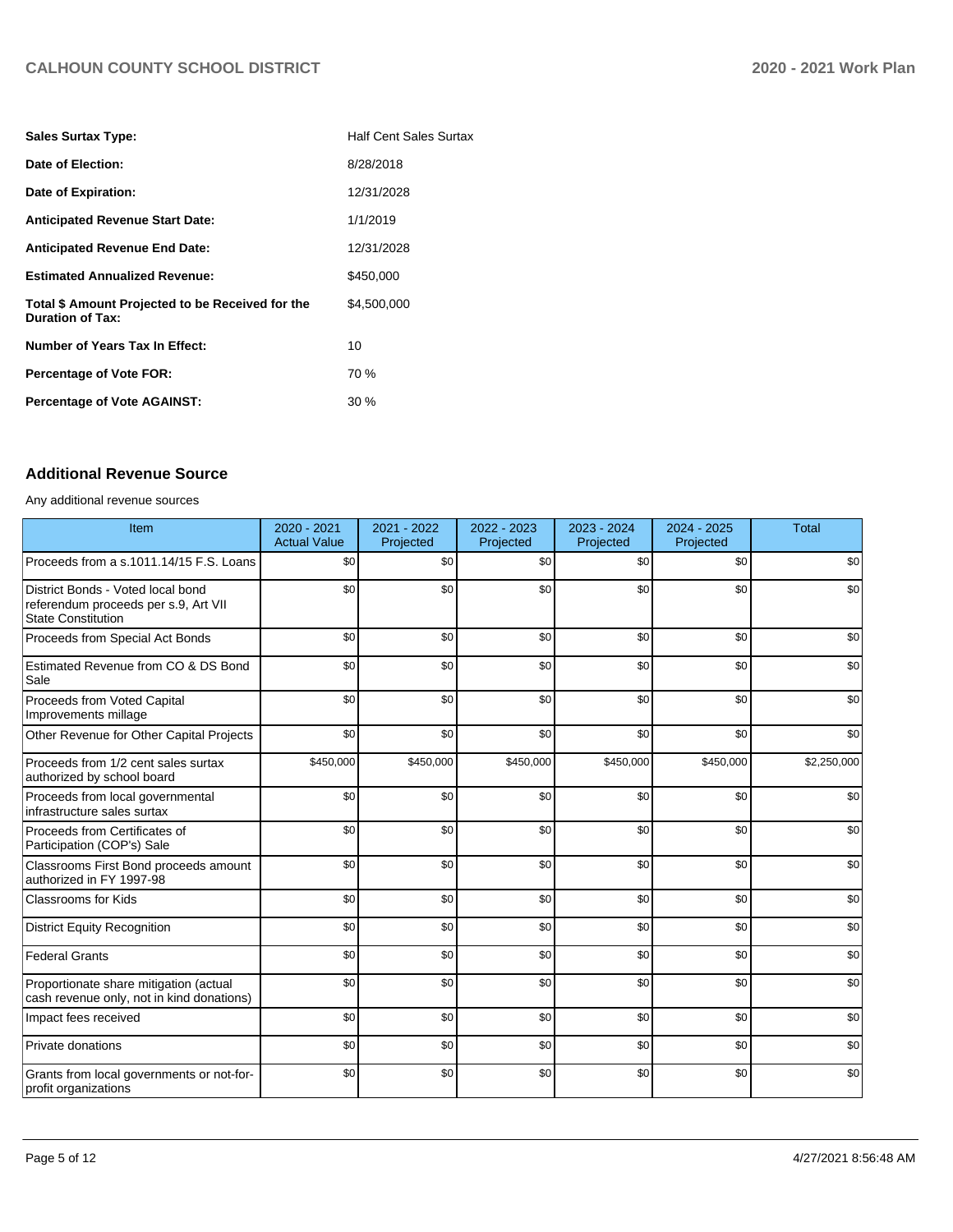| Interest, Including Profit On Investment                                                                                  | \$0         | \$0       | \$0       | \$0       | \$0       | \$0         |
|---------------------------------------------------------------------------------------------------------------------------|-------------|-----------|-----------|-----------|-----------|-------------|
| Revenue from Bonds pledging proceeds<br>from 1 cent or 1/2 cent Sales Surtax                                              | \$0         | \$0       | \$0       | \$0       | \$0       | \$0         |
| <b>Total Fund Balance Carried Forward</b>                                                                                 | \$805,563   | \$440,563 | \$440,563 | \$440,563 | \$0       | \$2,127,252 |
| General Capital Outlay Obligated Fund<br><b>Balance Carried Forward From Total</b><br><b>Fund Balance Carried Forward</b> | \$0         | \$0       | \$0       | \$0       | \$0       | \$0         |
| Special Facilities Construction Account                                                                                   | \$0         | \$0       | \$0       | \$0       | \$0       | \$0         |
| One Cent - 1/2 Cent Sales Surtax Debt<br>Service From Total Fund Balance Carried<br>Forward                               | \$0         | \$0       | \$0       | \$0       | \$0       | \$0         |
| Capital Outlay Projects Funds Balance<br>Carried Forward From Total Fund<br>Balance Carried Forward                       | \$0         | \$0       | \$0       | \$0       | \$0       | \$0         |
| <b>Subtotal</b>                                                                                                           | \$1,255,563 | \$890,563 | \$890,563 | \$890,563 | \$450,000 | \$4,377,252 |

# **Total Revenue Summary**

| <b>Item Name</b>                                           | $2020 - 2021$<br>Budget | $2021 - 2022$<br>Projected | 2022 - 2023<br>Projected | $2023 - 2024$<br>Projected | 2024 - 2025<br>Projected | <b>Five Year Total</b> |
|------------------------------------------------------------|-------------------------|----------------------------|--------------------------|----------------------------|--------------------------|------------------------|
| Local 1.5 Mill Discretionary Capital Outlay<br>Revenue     | \$0                     | \$0                        | \$0                      | \$0                        | \$0                      | \$0                    |
| PECO and 1.5 Mill Maint and Other 1.5<br>Mill Expenditures | (\$1,321,900)           | (\$956,900)                | (\$956,900)              | (\$956,900)                | (\$516,337)              | (\$4,708,937)          |
| <b>PECO Maintenance Revenue</b>                            | \$0 <sub>1</sub>        | \$0                        | \$0                      | \$0                        | \$0                      | \$0                    |
| Available 1.50 Mill for New<br>  Construction              | (\$1,321,900)           | (\$956,900)                | ( \$956, 900)            | $($ \$956,900)             | ( \$516, 337)            | ( \$4,708,937)         |

| <b>Item Name</b>                      | 2020 - 2021<br><b>Budget</b> | $2021 - 2022$<br>Projected | 2022 - 2023<br>Projected | $2023 - 2024$<br>Projected | 2024 - 2025<br>Projected | <b>Five Year Total</b> |
|---------------------------------------|------------------------------|----------------------------|--------------------------|----------------------------|--------------------------|------------------------|
| ICO & DS Revenue                      | \$66,337                     | \$66,337                   | \$66,337                 | \$66,337                   | \$66,337                 | \$331,685              |
| <b>IPECO New Construction Revenue</b> | \$0                          | \$0                        | \$0                      | \$0                        | \$0                      | \$0                    |
| Other/Additional Revenue              | \$1,255,563                  | \$890,563                  | \$890,563                | \$890,563                  | \$450,000                | \$4,377,252            |
| <b>Total Additional Revenuel</b>      | \$1,321,900                  | \$956,900                  | \$956,900                | \$956,900                  | \$516,337                | \$4,708,937            |
| <b>Total Available Revenue</b>        | \$0                          | \$0                        | \$0                      | \$0                        | \$0                      | \$0                    |

# **Tracking**

# **Capacity Tracking**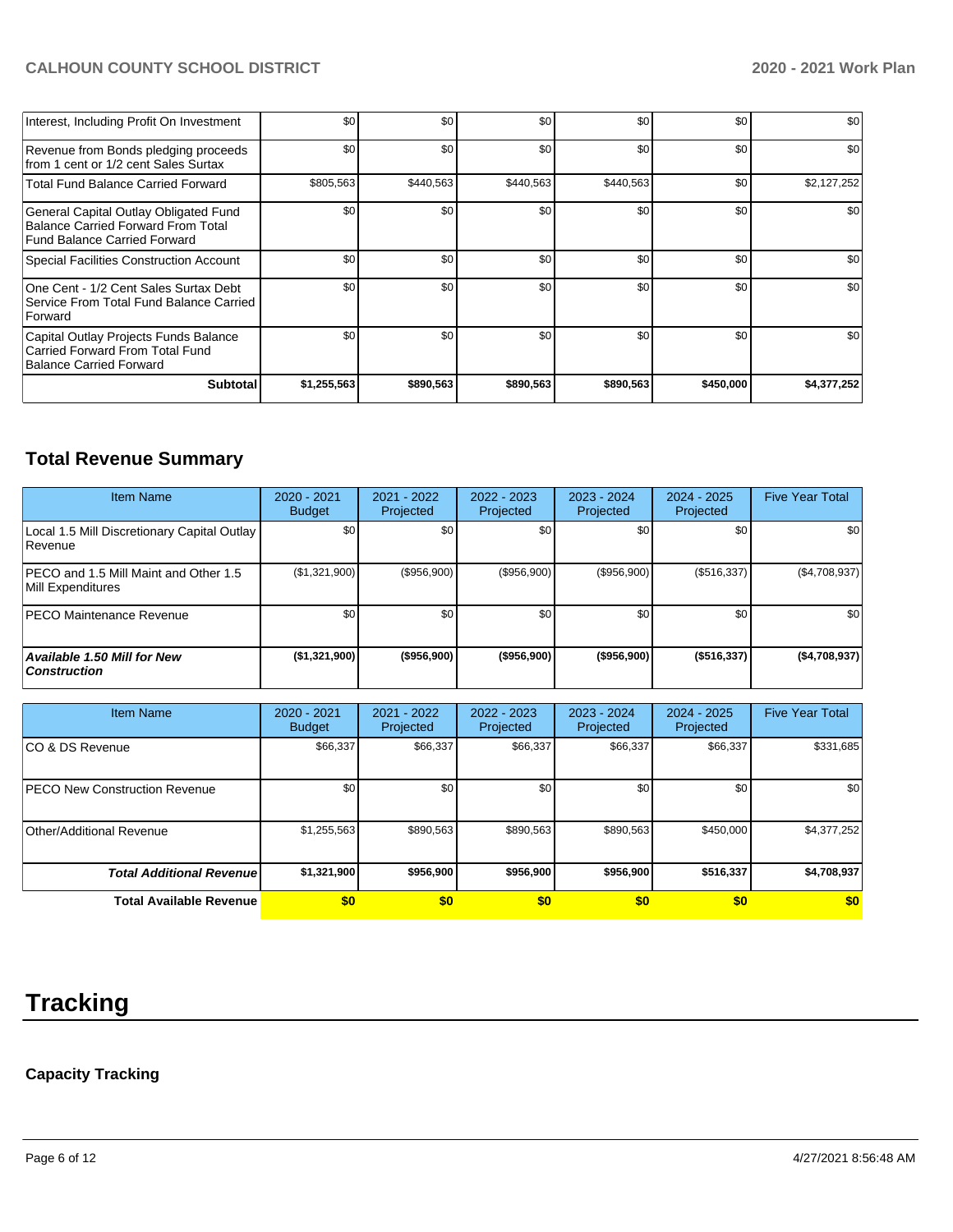| Location                                                        | $2020 -$<br>2021 Satis.<br>Stu. Sta. | Actual<br>$2020 -$<br>2021 FISH<br>Capacity | Actual<br>$2019 -$<br>2020<br><b>COFTE</b> | # Class<br><b>Rooms</b> | Actual<br>Average<br>$2020 -$<br>2021 Class<br><b>Size</b> | Actual<br>$2020 -$<br>2021<br><b>Utilization</b> | <b>New</b><br>Stu.<br>Capacity | <b>New</b><br>Rooms to<br>be<br>Added/Re<br>moved | Projected<br>$2024 -$<br>2025<br><b>COFTE</b> | Projected<br>$2024 -$<br>2025<br><b>Utilization</b> | Projected<br>$2024 -$<br>2025 Class<br><b>Size</b> |
|-----------------------------------------------------------------|--------------------------------------|---------------------------------------------|--------------------------------------------|-------------------------|------------------------------------------------------------|--------------------------------------------------|--------------------------------|---------------------------------------------------|-----------------------------------------------|-----------------------------------------------------|----------------------------------------------------|
| <b>BLOUNTSTOWN MIDDLE</b><br>(NEW)                              | 553                                  | 497                                         | 263                                        | 22                      | 12                                                         | 53.00 %                                          | 0                              | 0                                                 | 226                                           | 45.00 %                                             | 10                                                 |
| <b>CALHOUN ADULT</b><br><b>SCHOOL</b>                           | 112                                  | 168                                         |                                            | 7                       |                                                            | 4.00 %                                           | $\Omega$                       | $\Omega$                                          | 6                                             | 4.00 %                                              |                                                    |
| <b>CARR ELEMENTARY &amp;</b><br><b>MIDDLE</b>                   | 437                                  | 393                                         | 219                                        | 22                      | 10                                                         | 56.00 %                                          | 0                              | $\Omega$                                          | 184                                           | 47.00 %                                             | 8                                                  |
| <b>ALTHA ADULT &amp;</b><br><b>COMMUNTY</b><br><b>EDUCATION</b> | 293                                  | 263                                         |                                            | 19                      | $\overline{0}$                                             | 2.00 %                                           | 0                              | $\Omega$                                          | 4                                             | 2.00 %                                              | $\mathbf 0$                                        |
| <b>BLOUNTSTOWN</b><br><b>ELEMENTARY</b>                         | 346                                  | 346                                         | 232                                        | 19                      | 12                                                         | 67.00 %                                          | 0                              | $\Omega$                                          | 194                                           | 56.00 %                                             | 10                                                 |
| <b>BLOUNTSTOWN HIGH</b><br><b>SCHOOL</b>                        | 1,127                                | 957                                         | 680                                        | 48                      | 14                                                         | 71.00 %                                          | 0                              | $\Omega$                                          | 642                                           | 67.00 %                                             | 13                                                 |
| ALTHA PUBLIC SCHOOL<br>(NEW)                                    | 751                                  | 675                                         | 640                                        | 35                      | 18                                                         | 95.00 %                                          | 0                              | $\Omega$                                          | 602                                           | 89.00 %                                             | 17                                                 |
|                                                                 | 3,619                                | 3,299                                       | 2,046                                      | 172                     | 12                                                         | 62.02 %                                          | 0                              | 0                                                 | 1,858                                         | 56.32 %                                             | 11                                                 |

The COFTE Projected Total (1,858) for 2024 - 2025 must match the Official Forecasted COFTE Total (1,858 ) for 2024 - 2025 before this section can be completed. In the event that the COFTE Projected Total does not match the Official forecasted COFTE, then the Balanced Projected COFTE Table should be used to balance COFTE.

| Middle (4-8) | 670 |
|--------------|-----|
| High (9-12)  | 603 |
|              |     |

| <b>Grade Level Type</b> | <b>Balanced Projected</b><br>COFTE for 2024 - 2025 |
|-------------------------|----------------------------------------------------|
| Elementary (PK-3)       |                                                    |
| Middle $(4-8)$          |                                                    |
| High (9-12)             |                                                    |
|                         | 1,858                                              |

## **Relocatable Replacement**

Number of relocatable classrooms clearly identified and scheduled for replacement in the school board adopted financially feasible 5-year district work program.

| Location                        | 2020 - 2021 |  | 2021 - 2022   2022 - 2023   2023 - 2024   2024 - 2025   Year 5 Total |                 |                 |
|---------------------------------|-------------|--|----------------------------------------------------------------------|-----------------|-----------------|
| <b>IBLOUNTSTOWN ELEMENTARY</b>  |             |  |                                                                      | 15 <sub>1</sub> | 15              |
| Total Relocatable Replacements: |             |  |                                                                      | 15              | 15 <sup>1</sup> |

# **Charter Schools Tracking**

Information regarding the use of charter schools.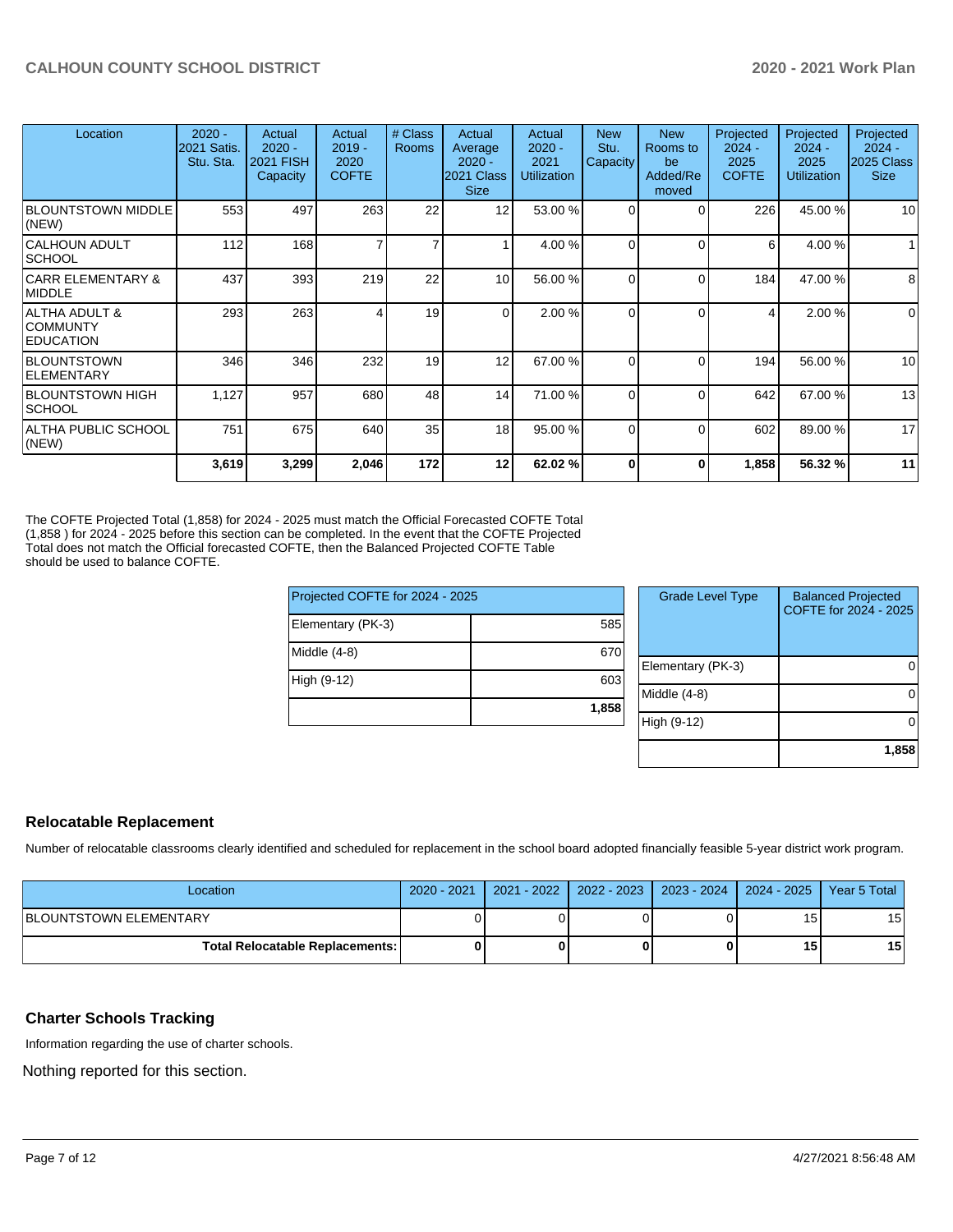# **Special Purpose Classrooms Tracking**

The number of classrooms that will be used for certain special purposes in the current year, by facility and type of classroom, that the district will, 1), not use for educational purposes, and 2), the co-teaching classrooms that are not open plan classrooms and will be used for educational purposes.

| School                                     | School Type                            | $\parallel$ # of Elementary $\parallel$ # of Middle 4-8 $\parallel$<br><b>IK-3 Classrooms L</b> | <b>Classrooms</b> | $\#$ of High 9-12<br><b>Classrooms</b> | # of $ESE$<br>Classrooms | # of Combo<br><b>Classrooms</b> | Total<br><b>Classrooms</b> |
|--------------------------------------------|----------------------------------------|-------------------------------------------------------------------------------------------------|-------------------|----------------------------------------|--------------------------|---------------------------------|----------------------------|
| ALTHA ADULT & COMMUNTY<br><b>EDUCATION</b> | Educational                            |                                                                                                 |                   | 48                                     |                          |                                 | 48                         |
|                                            | <b>Total Educational Classrooms: I</b> |                                                                                                 |                   | 48                                     |                          |                                 | 48                         |

| School                               | School Type | $\sharp$ of Elementary $\sharp$ of Middle 4-8 $\sharp$ of High 9-12<br><b>K-3 Classrooms I</b> | <b>Classrooms</b> | <b>Classrooms</b> | # of $ESE$<br><b>Classrooms</b> | # of Combo<br><b>Classrooms</b> | Total<br><b>Classrooms</b> |
|--------------------------------------|-------------|------------------------------------------------------------------------------------------------|-------------------|-------------------|---------------------------------|---------------------------------|----------------------------|
| <b>Total Co-Teaching Classrooms:</b> |             |                                                                                                | 0                 |                   |                                 |                                 | 0                          |

## **Infrastructure Tracking**

**Necessary offsite infrastructure requirements resulting from expansions or new schools. This section should include infrastructure information related to capacity project schedules and other project schedules (Section 4).** 

N/A

**Proposed location of planned facilities, whether those locations are consistent with the comprehensive plans of all affected local governments, and recommendations for infrastructure and other improvements to land adjacent to existing facilities. Provisions of 1013.33(12), (13) and (14) and 1013.36** must be addressed for new facilities planned within the 1st three years of the plan (Section 5).

N/A

**Consistent with Comp Plan?** Yes

## **Net New Classrooms**

The number of classrooms, by grade level and type of construction, that were added during the last fiscal year.

| List the net new classrooms added in the 2019 - 2020 fiscal year.                                                                                       |                              |                                   |                                | List the net new classrooms to be added in the 2020 - 2021 fiscal<br>year. |                                                                        |                          |                              |                        |
|---------------------------------------------------------------------------------------------------------------------------------------------------------|------------------------------|-----------------------------------|--------------------------------|----------------------------------------------------------------------------|------------------------------------------------------------------------|--------------------------|------------------------------|------------------------|
| "Classrooms" is defined as capacity carrying classrooms that are added to increase<br>capacity to enable the district to meet the Class Size Amendment. |                              |                                   |                                |                                                                            | Totals for fiscal year 2020 - 2021 should match totals in Section 15A. |                          |                              |                        |
| Location                                                                                                                                                | $2019 - 2020$ #<br>Permanent | $2019 - 2020$ #<br><b>Modular</b> | $2019 - 2020$ #<br>Relocatable | $2019 - 2020$<br>Total                                                     | $2020 - 2021$ #<br>Permanent                                           | 2020 - 2021 #<br>Modular | 2020 - 2021 #<br>Relocatable | $2020 - 2021$<br>Total |
| Elementary (PK-3)                                                                                                                                       |                              |                                   |                                |                                                                            |                                                                        |                          |                              |                        |
| Middle (4-8)                                                                                                                                            |                              |                                   |                                |                                                                            |                                                                        |                          |                              | ΩI                     |
| High (9-12)                                                                                                                                             |                              |                                   |                                |                                                                            |                                                                        |                          |                              |                        |
|                                                                                                                                                         |                              |                                   |                                |                                                                            |                                                                        |                          | U                            | 0                      |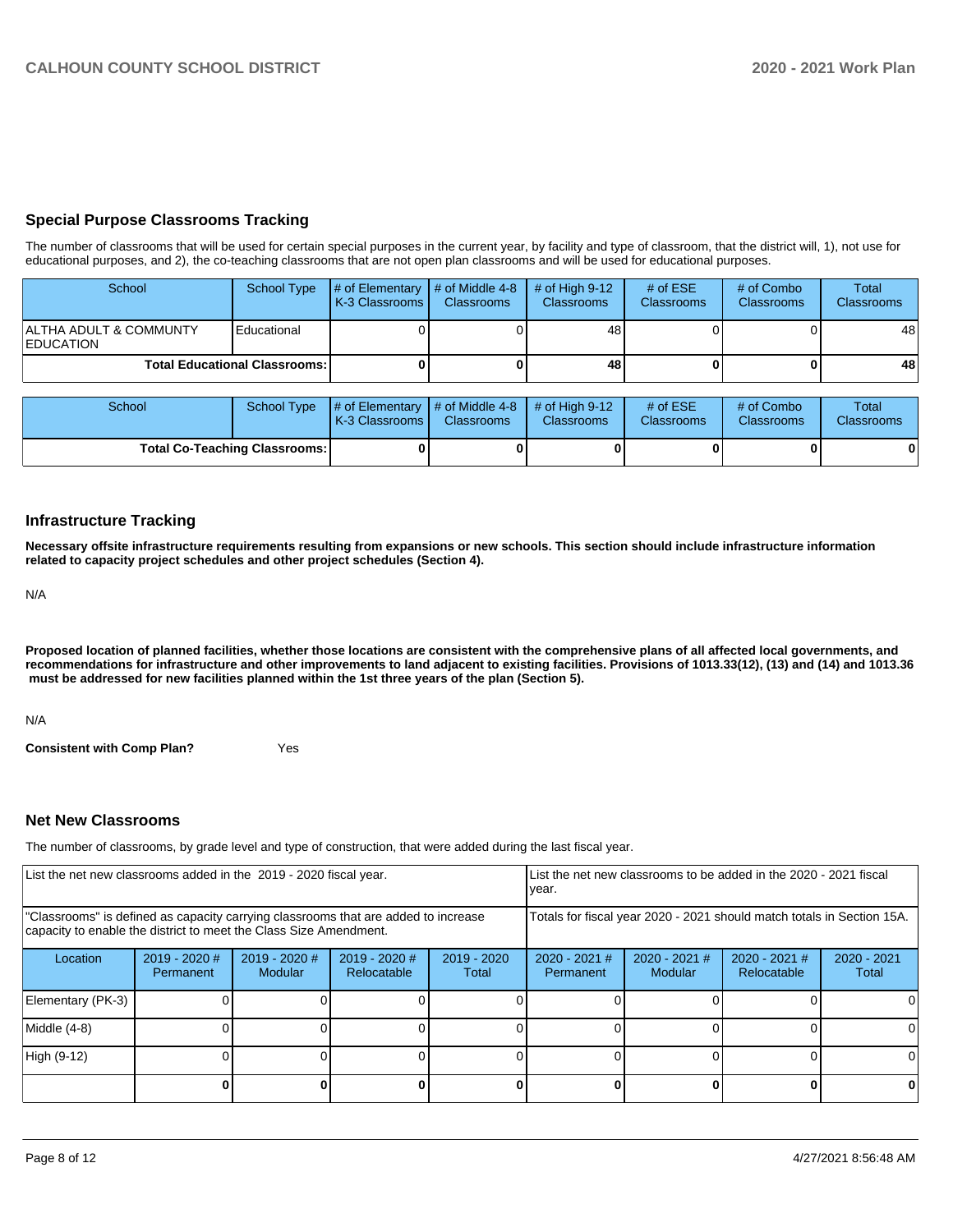# **Relocatable Student Stations**

Number of students that will be educated in relocatable units, by school, in the current year, and the projected number of students for each of the years in the workplan.

| <b>Site</b>                                       | 2020 - 2021 | $2021 - 2022$ | 2022 - 2023 | 2023 - 2024 | 2024 - 2025 | 5 Year Average |
|---------------------------------------------------|-------------|---------------|-------------|-------------|-------------|----------------|
| BLOUNTSTOWN MIDDLE (NEW)                          |             |               |             |             |             | $\Omega$       |
| CALHOUN ADULT SCHOOL                              |             |               |             |             |             | 0              |
| <b>CARR ELEMENTARY &amp; MIDDLE</b>               | 191         |               |             |             |             | 38             |
| ALTHA ADULT & COMMUNTY EDUCATION                  |             |               | U.          | ∩           |             | $\Omega$       |
| BLOUNTSTOWN ELEMENTARY                            | 234         |               |             |             |             | 47             |
| BLOUNTSTOWN HIGH SCHOOL                           | 225         |               | 0           | 0           |             | 45             |
| ALTHA PUBLIC SCHOOL (NEW)                         |             |               | 0           | $\Omega$    |             | $\Omega$       |
| Totals for CALHOUN COUNTY SCHOOL DISTRICT         |             |               |             |             |             |                |
| Total students in relocatables by year.           | 650         |               | O           | ŋ           |             | 130            |
| Total number of COFTE students projected by year. | 2,033       | 1,999         | 1,977       | 1,933       | 1,858       | 1,960          |

# **Leased Facilities Tracking**

Exising leased facilities and plans for the acquisition of leased facilities, including the number of classrooms and student stations, as reported in the educational plant survey, that are planned in that location at the end of the five year workplan.

Percent in relocatables by year. **32 % 0 % 0 % 0 % 0 % 7 %**

| Location                                    | # of Leased<br>Classrooms 2020 -<br>2021 | <b>FISH Student</b><br><b>Stations</b> | Owner | # of Leased<br>Classrooms 2024 -<br>2025 | <b>FISH Student</b><br><b>Stations</b> |
|---------------------------------------------|------------------------------------------|----------------------------------------|-------|------------------------------------------|----------------------------------------|
| BLOUNTSTOWN MIDDLE (NEW)                    |                                          |                                        |       |                                          |                                        |
| <b>CALHOUN ADULT SCHOOL</b>                 | U                                        |                                        |       |                                          | <sup>0</sup>                           |
| <b>CARR ELEMENTARY &amp; MIDDLE</b>         | 0                                        |                                        |       |                                          | <sup>0</sup>                           |
| <b>BLOUNTSTOWN ELEMENTARY</b>               | 10 <sup>1</sup>                          | 180                                    |       |                                          | 0                                      |
| <b>BLOUNTSTOWN HIGH SCHOOL</b>              | 9                                        | 225                                    |       |                                          | 0                                      |
| ALTHA PUBLIC SCHOOL (NEW)                   |                                          |                                        |       |                                          | <sup>0</sup>                           |
| <b>ALTHA ADULT &amp; COMMUNTY EDUCATION</b> |                                          |                                        |       |                                          | U                                      |
|                                             | 19                                       | 405                                    |       |                                          | 0                                      |

# **Failed Standard Relocatable Tracking**

Relocatable units currently reported by school, from FISH, and the number of relocatable units identified as 'Failed Standards'.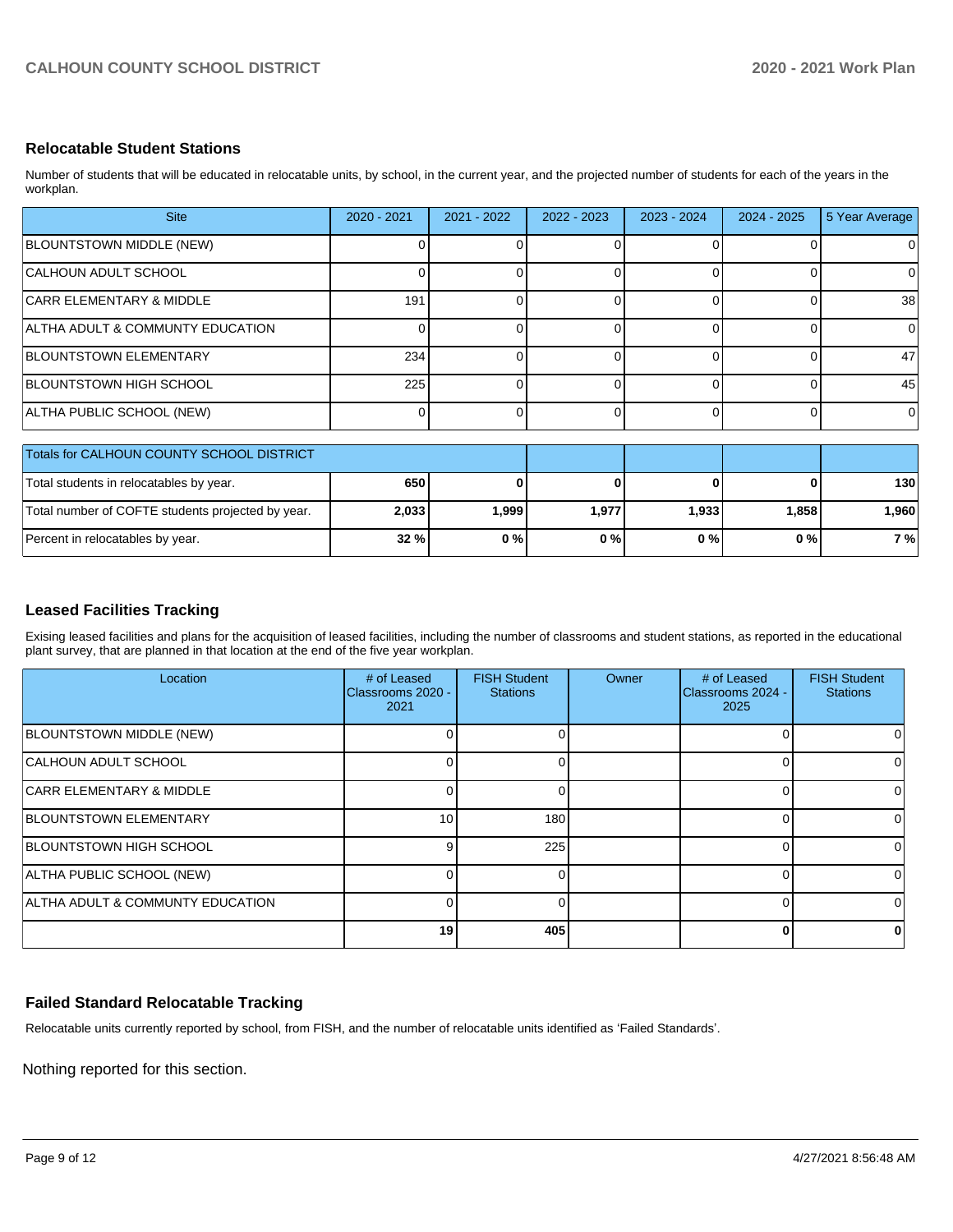# **Planning**

#### **Class Size Reduction Planning**

**Plans approved by the school board that reduce the need for permanent student stations such as acceptable school capacity levels, redistricting, busing, year-round schools, charter schools, magnet schools, public-private partnerships, multitrack scheduling, grade level organization, block scheduling, or other alternatives.**

Not Specified

#### **School Closure Planning**

**Plans for the closure of any school, including plans for disposition of the facility or usage of facility space, and anticipated revenues.** 

Not Specified

# **Long Range Planning**

#### **Ten-Year Maintenance**

District projects and locations regarding the projected need for major renovation, repair, and maintenance projects within the district in years 6-10 beyond the projects plans detailed in the five years covered by the work plan.

Nothing reported for this section.

#### **Ten-Year Capacity**

Schedule of capital outlay projects projected to ensure the availability of satisfactory student stations for the projected student enrollment in K-12 programs for the future 5 years beyond the 5-year district facilities work program.

Nothing reported for this section.

#### **Ten-Year Planned Utilization**

Schedule of planned capital outlay projects identifying the standard grade groupings, capacities, and planned utilization rates of future educational facilities of the district for both permanent and relocatable facilities.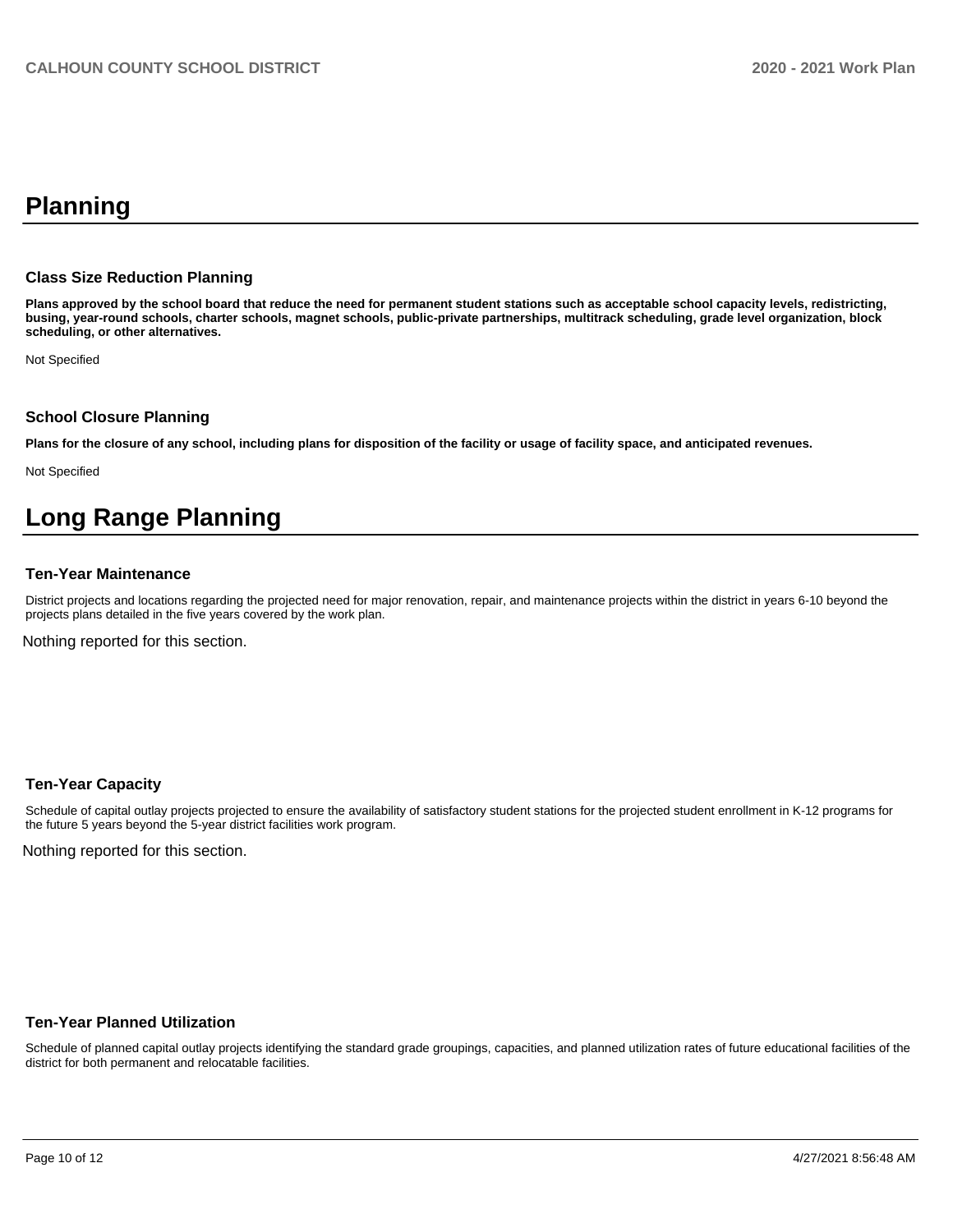| <b>Grade Level Projections</b>  | <b>FISH</b><br><b>Student</b><br><b>Stations</b> | Actual 2019 -<br><b>2020 FISH</b><br>Capacity | Actual<br>$2019 -$<br>2020<br><b>COFTE</b> | Actual 2019 - 2020<br><b>Utilization</b> | Actual 2020 - 2021 / 2029 - 2030 new<br>Student Capacity to be added/removed | Projected 2029<br><b>2030 COFTE</b> | Projected 2029 -<br>2030 Utilization |
|---------------------------------|--------------------------------------------------|-----------------------------------------------|--------------------------------------------|------------------------------------------|------------------------------------------------------------------------------|-------------------------------------|--------------------------------------|
| Elementary - District<br>Totals | 346                                              | 346                                           | 232.44                                     | 67.05 %                                  |                                                                              | 585                                 | 169.08 %                             |
| Middle - District Totals        | 2.034                                            | 1,828                                         | 1,126.57                                   | 61.65 %                                  |                                                                              | 670                                 | 36.65 %                              |
| High - District Totals          | 1.127                                            | 957                                           | 680.31                                     | 71.06 %                                  |                                                                              | 593                                 | 61.96 %                              |
| Other - ESE, etc                | 112                                              | 168                                           | 6.61                                       | 4.17 %                                   |                                                                              | 10 <sub>1</sub>                     | 5.95 %                               |
|                                 | 3,619                                            | 3,299                                         | 2,045.93                                   | 62.02 %                                  |                                                                              | 1,858                               | 56.32 %                              |

**Combination schools are included with the middle schools for student stations, capacity, COFTE and utilization purposes because these facilities all have a 90% utilization factor. Use this space to explain or define the grade groupings for combination schools.** 

No comments to report.

#### **Ten-Year Infrastructure Planning**

**Proposed Location of Planned New, Remodeled, or New Additions to Facilities in 06 thru 10 out years (Section 28).**

Nothing reported for this section.

Plans for closure of any school, including plans for disposition of the facility or usage of facility space, and anticipated revenues in the 06 thru 10 out **years (Section 29).**

Nothing reported for this section.

#### **Twenty-Year Maintenance**

District projects and locations regarding the projected need for major renovation, repair, and maintenance projects within the district in years 11-20 beyond the projects plans detailed in the five years covered by the work plan.

Nothing reported for this section.

## **Twenty-Year Capacity**

Schedule of capital outlay projects projected to ensure the availability of satisfactory student stations for the projected student enrollment in K-12 programs for the future 11-20 years beyond the 5-year district facilities work program.